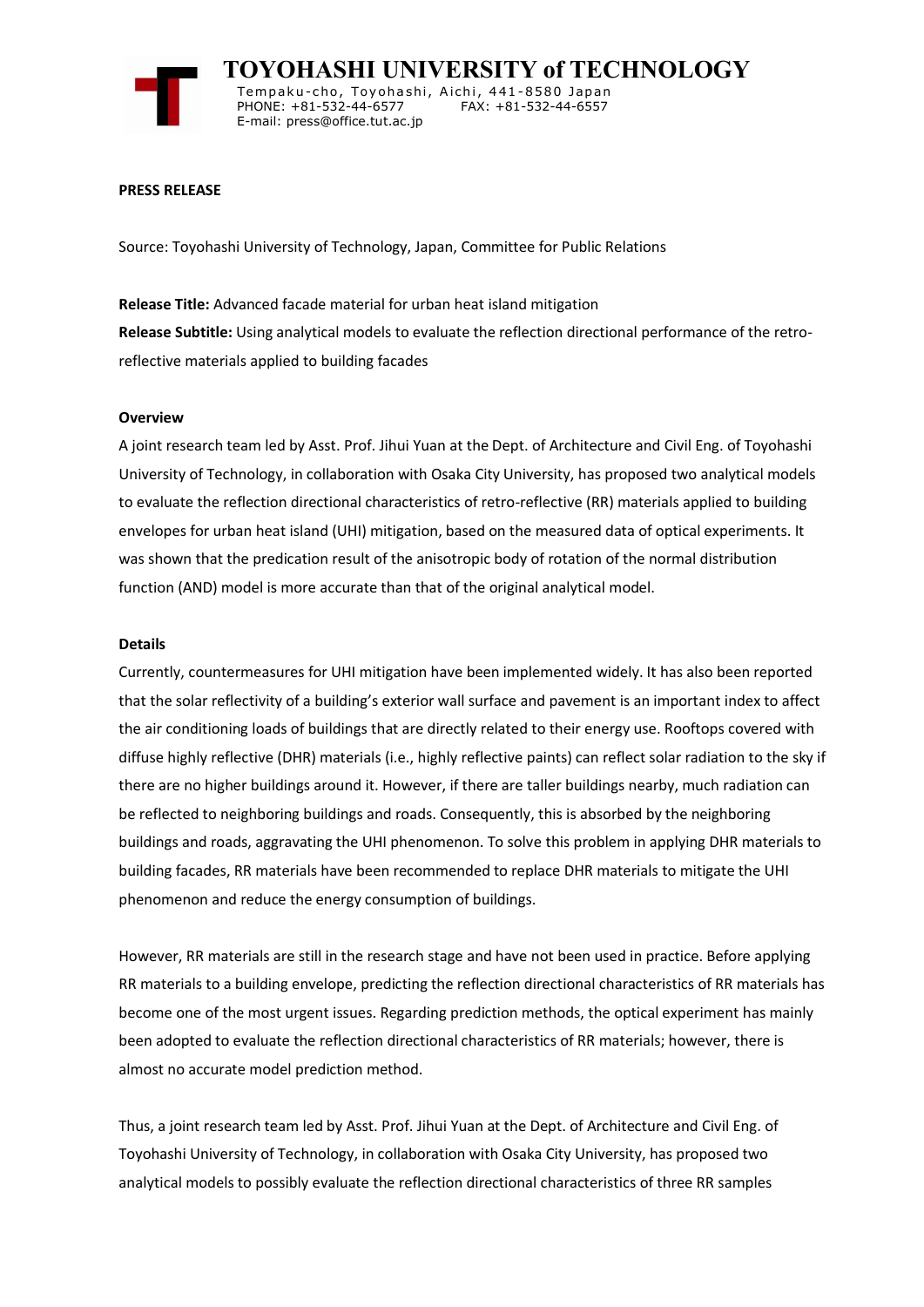

 **TOYOHASHI UNIVERSITY of TECHNOLOGY** Tempaku-cho, Toyohashi, Aichi, 441-8580 Japan<br>PHONE: +81-532-44-6577 FAX: +81-532-44-6557 PHONE: +81-532-44-6577 E-mail: press@office.tut.ac.jp

determined by their research team, comparing the prediction results of the two analytical models to that of the optical experiment in the research. The results of this research were published in the Elsevier journal "Energy & Buildings" on September 15, 2020.

This research mainly consists of three parts; the first is the production of RR samples, the second is the optical measurement of RR samples, and the third is the proposal of analytical models based on optical measurement data.

In this study, two analytical models are introduced to evaluate the reflection directional characteristics of RR materials. To propose an appropriate model to evaluate the reflection directional characteristics of RR materials, the angular distribution of reflection intensity evaluated by two analytical models for three types of RR plates are compared. It was shown that applying the AND model to evaluate the angular distribution of reflection intensity for RR materials achieved more favorable results compared to the original analytical model.

## **Future Outlook**

Future work should endeavor to improve the evaluation accuracy of analytical models, focusing on proposing other models to possibly evaluate the reflection directional characteristics of RR materials, such as using the artificial neural network (ANN) methodology. Moreover, to propose a three-dimensional model for evaluating the three-dimensional reflective directional performance of RR materials, forthcoming work will also aim to develop three-dimensional optical systems to continue this research.

## **Reference**

Jihui Yuan, Kazuo Emura, and Craig Farnham (2020). Analytical model to evaluate the reflective directional characteristics of retro-reflective materials. Energy and Buildings, Vol. 223, 110169, DOI: 10.1016/j.enbuild.2020.110169 Available at: https://doi.org/10.1016/j.enbuild.2020.110169.

This work has not received any research funding; however, it was supported by Osaka City University and the UNITIKA Corporation of Japan. The author is sincerely grateful to the UNITIKA Corporation of Japan for providing the glass beads used to create the RR samples, and Osaka City University for providing the

optical apparatus.